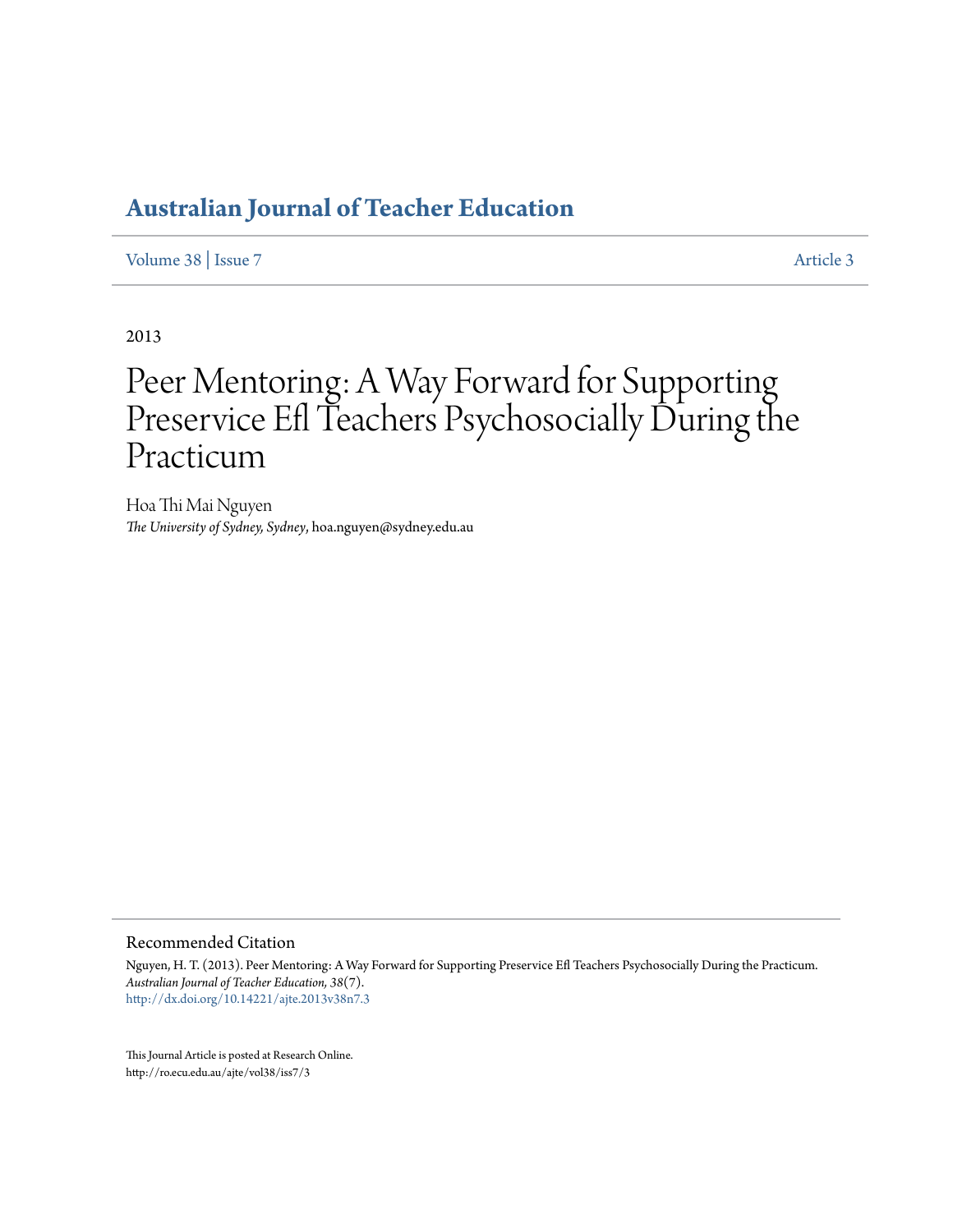# **Peer Mentoring: A Way Forward for Supporting Preservice Efl Teachers Psychosocially During the Practicum**

Hoa Thi Mai Nguyen The University of Sydney

*Abstract: During the past several years, the importance of practicum as a vital proportion of the preservice teacher education program has been increasingly emphasized. There have been a number of initiatives for supporting preservice teachers. Among these, peer based relationship is increasingly emerged as an innovative strategy to provide additional support to preservice teachers. This paper reports on part of a larger study which investigated the impact of peer mentoring in the context of Vietnam. Using mixed methods research design, the study investigated the impact of a peer mentoring model on the preservice teachers' perceptions of their psychosocial support from their peers during their practicum in Vietnam. A peer mentoring model was implemented with a group of preservice teachers of English as a Foreign Language (EFL). Data were collected from questionnaires and focus group interview with both a group of formally peer mentored preservice teachers and a group of formally non-peer mentored. The results revealed the preservice EFL teachers in the experimental group perceived more psychosocial support from their peer than those in the control group. The study affirms the empirical evidence for implementing a peer mentoring model for preservice EFL teachers during the practicum and echoes the need for a reform in the practicum.* 

## **Introduction**

Language teacher preparation in many countries consists of initial university-based course work with an emphasis on teaching theory followed by school-based student teaching practice in a variety of educational settings. In pre-service teacher education in general, and EFL teacher education in particular, the school-based practicum experience has been identified as one of the most critical components for preparing future teachers (Cruickshank & Westbrook, 2013; Dang, 2013; Farrell, 2001; Walsh & Elmslie, 2005). However, a growing body of research has indicated a number of problems preservice teachers face during their practicum. Wang and Odell (2002) identified three types of problems that can confront preservice teachers when learning to teach within school settings, namely: (1) emotional and psychological stress, (2) the lack of support, and (3) conceptual struggles about teaching and learning. Thus, there is a growing concern about how to provide more support to preservice teachers during the practicum.

During the practicum, preservice teachers are generally socialized into the profession through relationships and mentoring. Much literature (e.g., Hudson, 2004; Mann & Tang, 2012; Nguyen & Hudson, 2012b; Sempowicz & Hudson, 2012; Tomlinson, Hobson, & Malderez, 2010) has proved the benefits of mentoring in developing preservice teachers'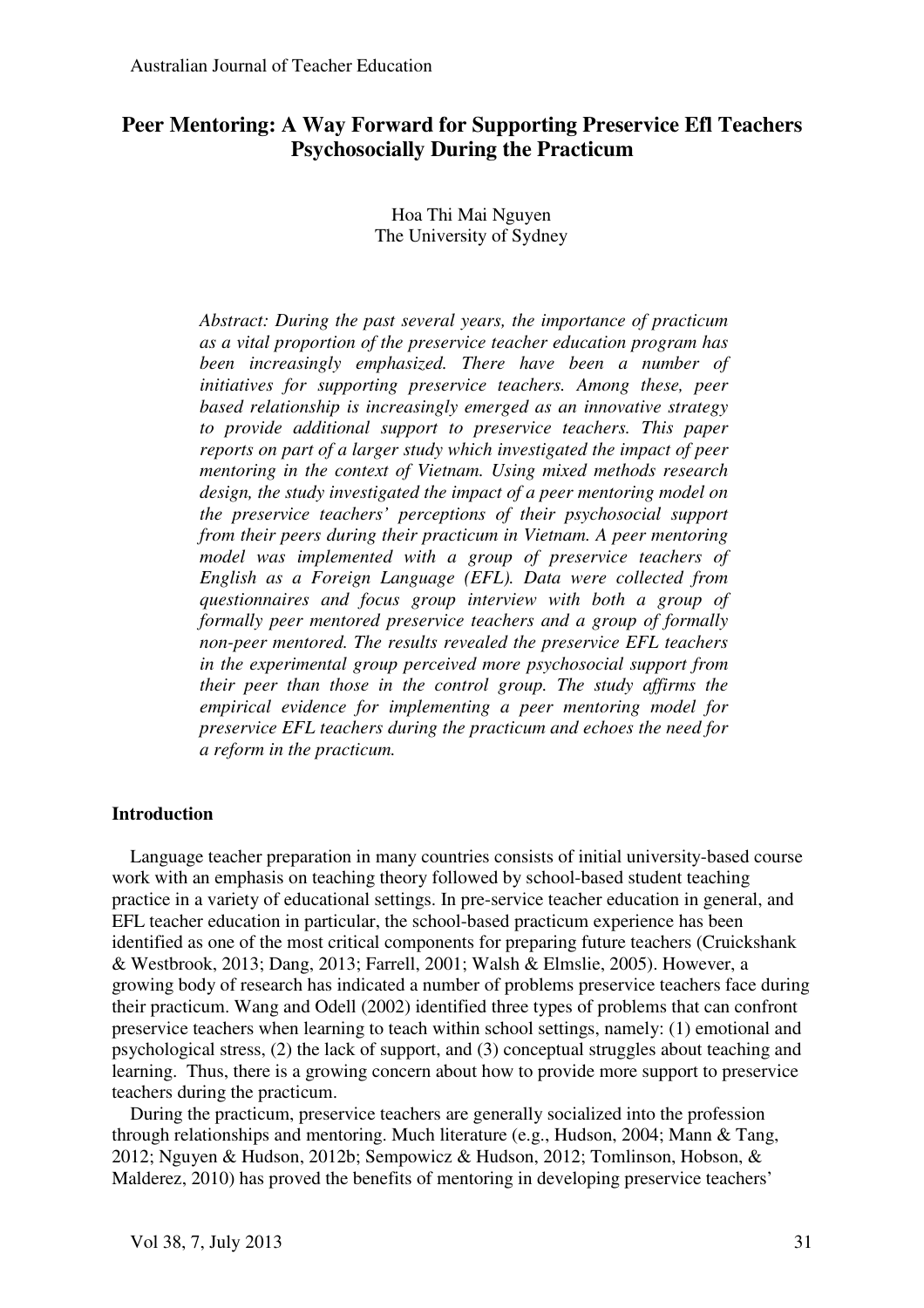learning and providing supporting. However, the appointment and support from a mentor alone does not ensure the quality of the socialization process. Moreover, the practicum has also been documented as leading to feelings of isolation and anxiety (Farrell, 2007; Machado & Meyer-Botnarescue, 2005). A study by Capel (1997) regarding this issue has shown that student teachers' anxieties may also be attributed to being observed, evaluated, and assessed. Especially, for preservice EFL teachers, the stress has been added as the result of using English as a medium of instruction in class. As preservice teachers navigate the challenging practicum, they need positive support from different stakeholders who are involved in their practicum (Farrell, 2007, 2008; Hudson, Nguyen, & Hudson, 2008). Providing more support to preservice teachers during the practicum has been considered as a critical issue. "Research has demonstrated that social support is significantly linked to reduced burnout and lower levels of stress"(Brannan & Bleistein, 2012, p. 521). However, in English language teaching (ELT) there is a paucity of research related to specific strategies to provide support to preservice EFL teachers during their practicum. Among different types of support, support from peers is one of unexplored issues. This present study is part of a larger research project which investigated the impact of peer mentoring on preservice EFL teachers during their practicum (See Nguyen 2010). The present study focuses solely on the impact of a peer mentoring intervention on preservice EFL teachers' perceptions of the psychosocial support from peers.

## **Peer Mentoring As a Strategy for Providing Psychosocial Support**

Peers as a source of psychosocial support have been increasingly recognised in the literature. Goodnough, Osmond, Dibbon, Glassman, and Stevens (2009) found that when preservice teachers were assigned to work with other peers, they reported that they provided each other with emotional support by sharing their ups and downs because they had an equal with whom they could discuss various issues and concerns. This support helped the preservice teachers to build up more confidence in teaching. Several other studies (Goodnough, et al., 2009; Le Cornu, 2007; Slater & Simmons, 2001; Walsh, Elmslie, & Tayler, 2002) emphasised the role of peers in reducing stress and isolation as working with peers in a supportive atmosphere provided them with emotional support. This psychosocial support works to reduce teacher burnout and intimidation, calms fears, and has been confirmed in many other studies which look at the use of peers in teacher education (Bullough et al., 2003; Forbes, 2004a; Heidorn, Jenkins, Harvey, & Mosier, 2011; Kurtts & Levin, 2000; Nguyen & Hudson, 2012a). Recently, Dang (2013) studied that as the result of working with peers during the practicum, preservice teachers experienced qualitative development in their teaching identities.

Speaking openly and frankly with peers is recognized as one stress-reducing factor during the pre-service teacher practicum. Working in pairs reduces pre-service teachers' burnout and stress because peer mentors feel supported and share responsibility for the workload with each other (Campbell-Evans & Maloney, 1997; Maloney & Campbell-Evans, 1998; Nguyen & Hudson, 2012a; Walsh & Elmslie, 2005). McCarthy and Youens (2005) conducted a study with student science teachers on how they used their fellow student teachers to assist them with addressing their deficiencies. The findings revealed that interactions with their peers encouraged them to take risks. The student teachers said that they would not ask their teacher mentors or their university supervisor as they were afraid of being judged. Although these types of support have not been fully examined in the context of EFL pre-service or in-service teacher education, there is evidence to support the argument that teachers in their relationships with peers during their teaching practice either formally or informally provide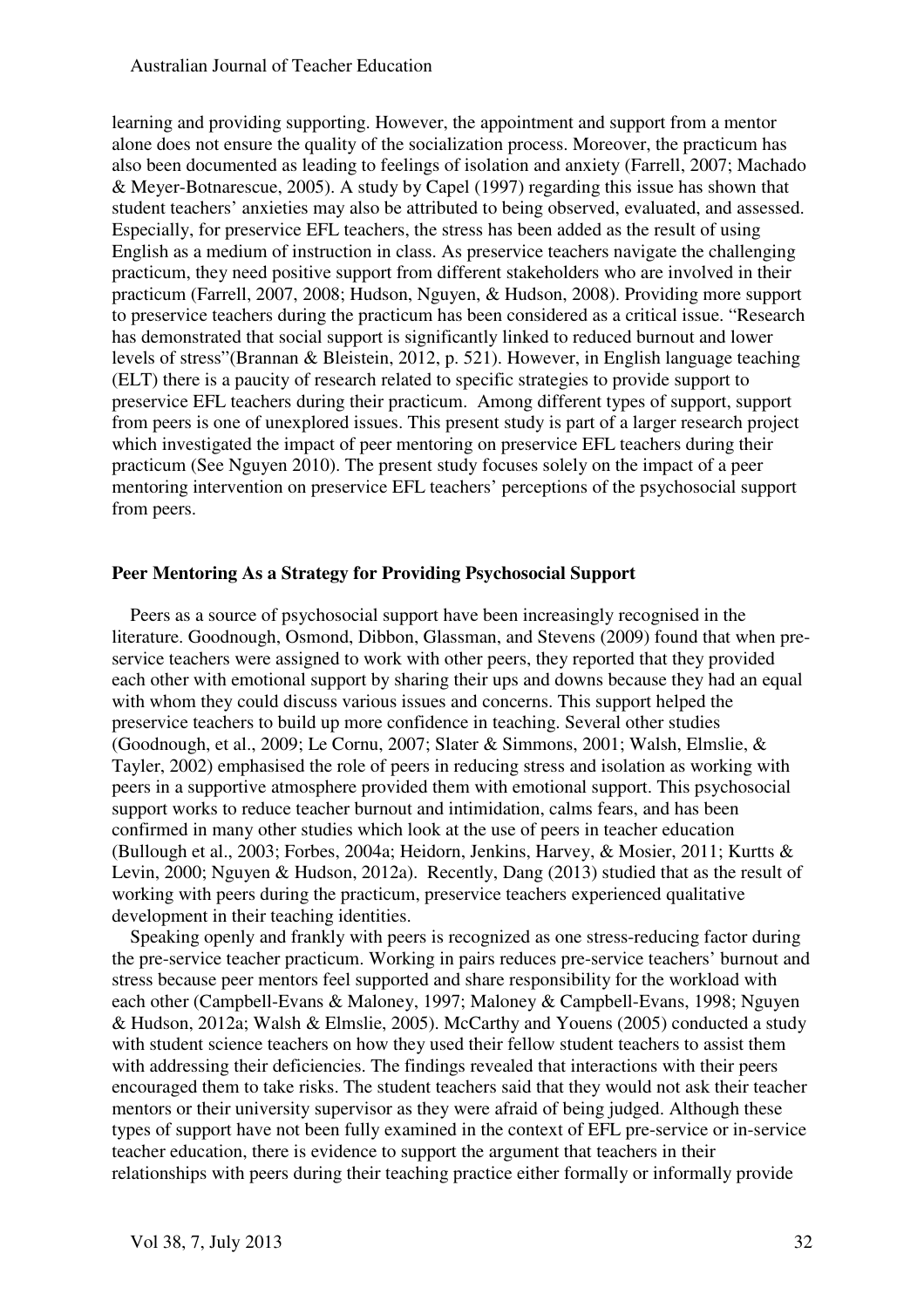some or all of these types of psychosocial support (Anderson, Barksdale, & Hite, 2005; Hawkey, 1995; Laker, Laker, & Lea, 2008; Le Cornu, 2008). The use of peers could provide a source of support and co-learning, but this appears to be uncommon in such programs. Most commonly, pre-service teachers develop their professional practices through their mentoring relationships with their school-based mentors in their practicum, but it might also be useful for pre-service teachers to support one another through a peer mentoring process.

Peer mentoring can occur in various forms such as peer coaching(Wynn & Kromrey, 2000) peer supervision (M. G. R. Miller, 1989), and peer-observation. Most of these different configurations are based on the model of "peer assistance of equals and do not involve evaluation" (Sullivan & Glanz, 2005, p. 144). The varied use of the term of peer mentoring suggests that there is no universal agreement about its definition. However, an examination of the various definitions of peer mentoring reveals several common themes. In general, peer mentoring refers to a supportive process which is based on an equal or nearly equal peer based relationship in which peers play the role of mutual mentor. Peer mentors are usually equals in terms of age, expertise, power, and hierarchical status, and the interactions are based on reciprocal and mutual beneficial relationships and learning partnerships rather than on the traditional transmission of expertise and experience from experts to novices. In this research, we examine the dynamic of two-way peer mentoring in which "both participants have something of value to contribute and to gain from the other in what is defined as a mutually helpful situation" (Harnish & Wild, 1993, p. 272) and in which both parties can experience being both a mentor and a mentee at different times.

The importance of peer support has been recognized in the literature and the diverse types of support that peer mentoring offers are well documented. Among different types of support, Kram and Isabella's (1985) framework for peer-based relationships synthesizes most of the aspects of the psychosocial support that peers can offer to each other. According to Kram and Isabella (1985), psychosocial functions support "an individual's sense of competence and confidence in a professional role" (p. 117), providing such features as "confirmation", "emotional support", "personal feedback", and "friendship" (Kram,1985, p. 136). Kram and Isabella's (1985) framework captures the basic traits of peer mentoring relationship as it is grounded in peer based mentoring relationships at work rather than in traditional work-related mentoring relationships where a senior was assigned to mentor a junior. However, this framework was based on the study of long term and informal peer-based relationships in organisational settings which are different from those that occur in educational contexts and that are more formalized. In educational settings, there has been little research which focuses on this type of support apart from a study by Grant-Vallone and Ensher (2000) which examined the effects of peer mentoring on types of mentor support, program satisfaction and graduate student stress. They found strong support that formally assigned peer mentoring provided students with both an increased level of psychosocial and instrumental support. However, the study has an exploratory focus and examined students in an educational context. Thus the current study fills this gap by investigating the impact of a peer mentoring intervention on preservice teachers' perceptions of psychosocial supports they received from their peers during the practicum.

#### **Methodology Research Design**

This study used a mixed methods approach to investigate the impact of a formal peer mentoring intervention on pre-service EFL teachers' perceptions of the psychosocial support received from their peers. Questionnaire data was used to collect their perceptions of the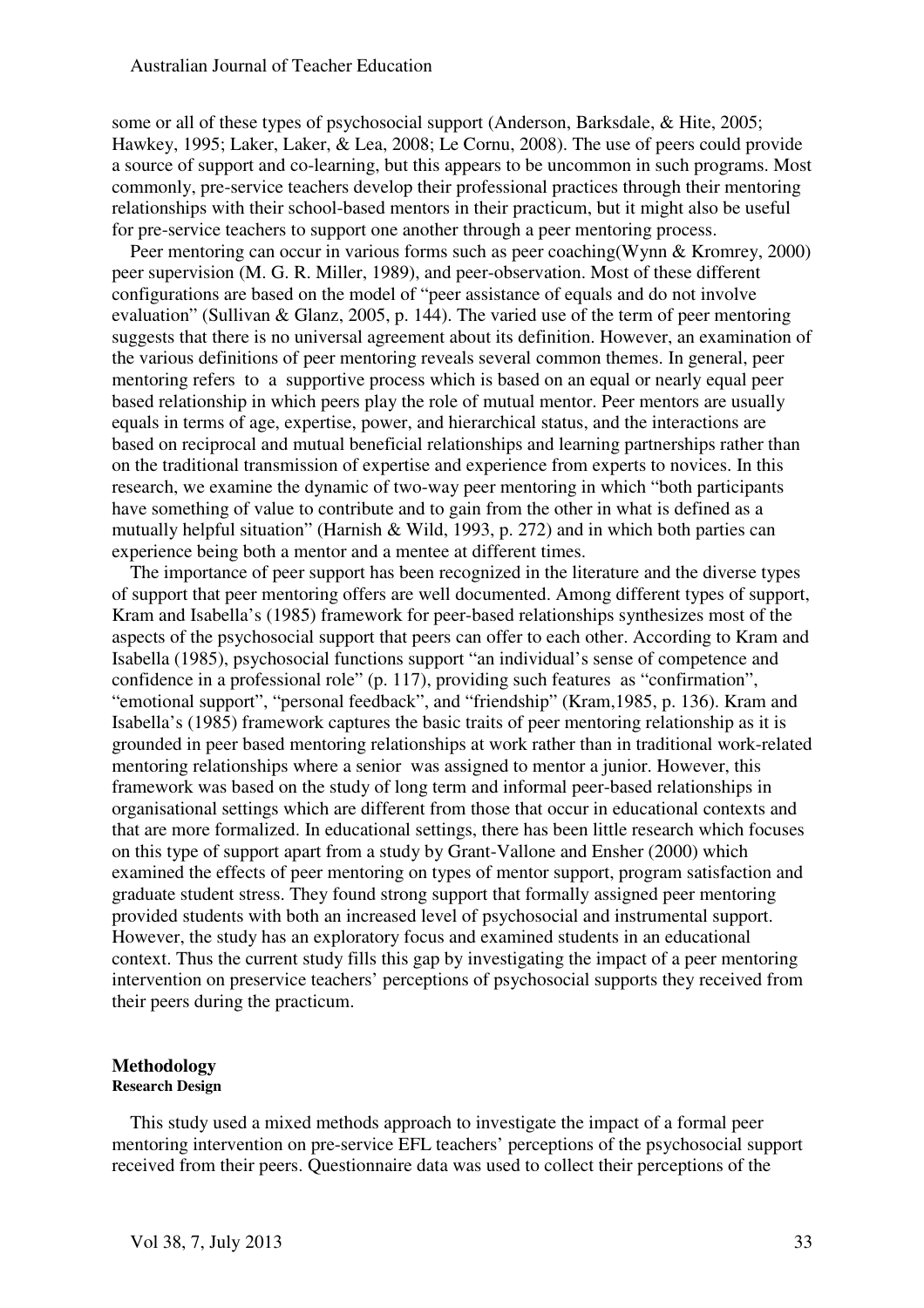support received from peers, comparing these results to a group of non-peer mentored EFL pre-service teachers. It is believed that the quantitative results could be better understood with reference to qualitative discussion of these effects. Therefore, in addition to the quantitative techniques, focus group interviews with the participants were employed to collect data for the research. Focus group interview data were also collected and thematically analysed to better understand the process of peer mentoring, and its possible contributions to the support received from peers.

#### **Research Context**

This study was conducted within a six-week school-based practicum for pre-service EFL teachers at a University in Vietnam where clusters of pre-service EFL teachers were placed in different secondary schools in Hanoi or nearby areas. The preservice teachers studied EFL teaching methodology courses which equipped them with current trends in English language teaching. The practicum was a one-off period where they experienced firsthand teaching practices found in real classrooms. The pre-service EFL teachers were at their practicum sites for six full days a week. Preservice EFL teachers progressed through these field experiences as a cohort group, and were placed with the university supervisor who had worked with them in their university-based ELT methodology courses. In each school, two or three pre-service EFL teachers were assigned to a school mentor and a form teacher. These school mentors were expected to guide pre-service teachers towards effective English language teaching and class management

#### **Research Participants**

Among 200 preservice teachers who enrolled in the fourth year of the teacher education program, 65 preservice teachers participated in the research. The cohort of volunteer research participants were all the preservice teachers in the final year of their preservice teacher education program at a University in Vietnam. During the program, they study a variety of courses including: language enhancement, linguistics, cultural studies, TESOL methodology. Before they went out on practicum, they studied TESOL methodology courses. During the research project, they were undertaking a six-week practicum at two secondary schools.The key criteria for the selection of volunteer participants were their availability, their capacity and their desire to commit time to the research. From this cohort, participants consisted of an intact treatment group of 32 and a control group of 33 EFL teacher trainees. The treatment group participated in a peer mentoring program which was integrated into their practicum, whereas the control group did not receive a formal peer mentoring intervention. The participants in the control group included 30 females and 3 males, accounting for 90.9% and 9.1% of the sample respectively, while the participants in the treatment group included 31 females and 1 male, accounting for 96.9% and 3.1% respectively. Most of the pre-service teachers in both groups were female, reflecting the common gender pattern in language teacher education. The average age in both groups was about 22 years old. More specifically, in the experimental group, 46.9% of the participants  $(n=32)$  were aged 22, 40.6 percent aged 23, and the rest were aged 24. In comparison, 81.8% of the participants (n=33) in the control group were aged 22, 15.2% were aged 23, and the rest were aged 24. In general, in terms of gender and age, these two groups were similar.

A comparison of the characteristics of the two groups (e.g., previous teaching experiences, scores in their teaching courses) found no significant differences between the two groups.(See Nguyen, 2010)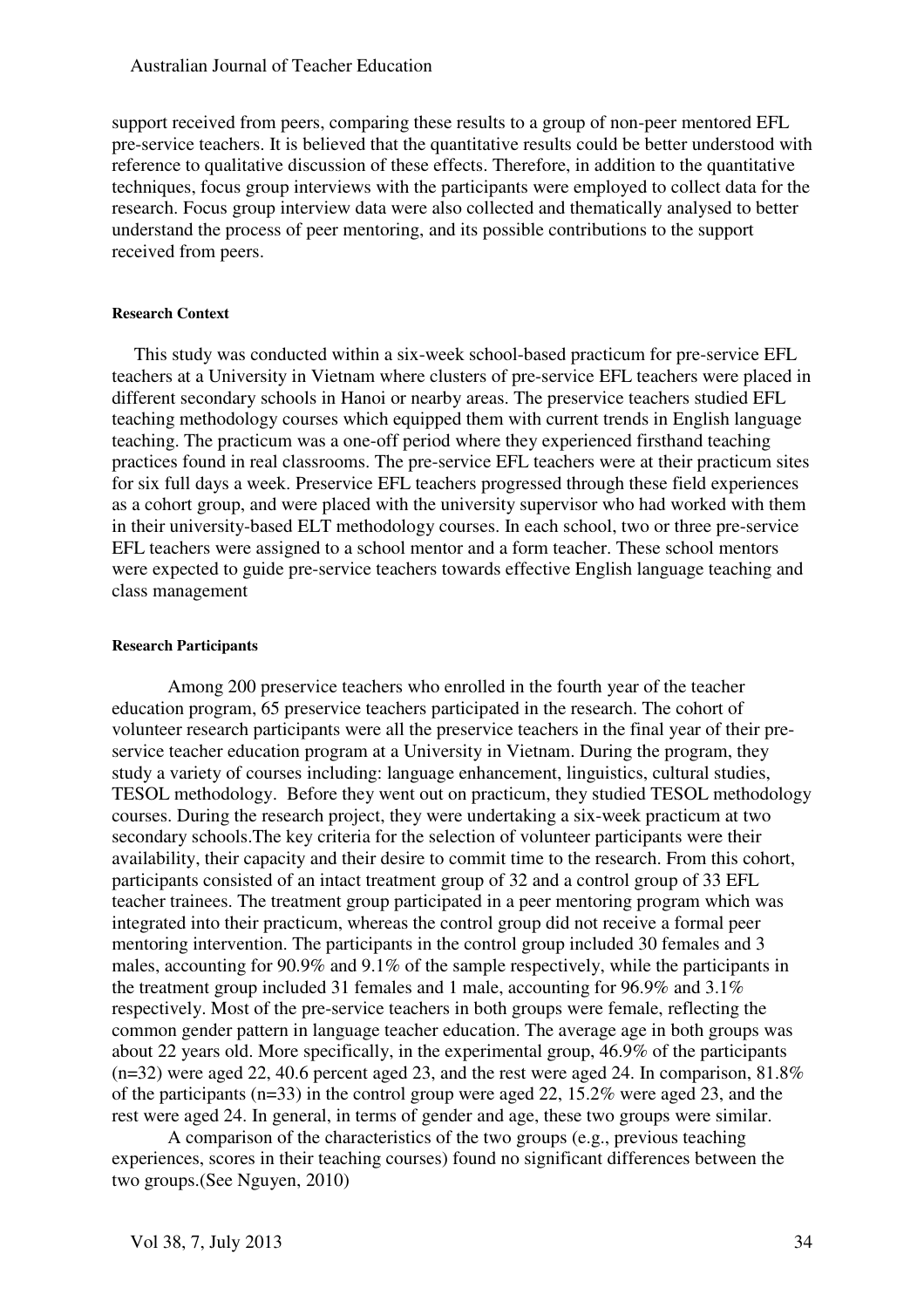#### **Research Implementation**

To prepare the participants for the formal peer mentoring process, the participants in the treatment group were given a peer mentoring training workshop. There were three goals for the workshop. The first goal was to orient the participants to the formal peer mentoring process. Second, the participants were provided with an opportunity to get to know each other and to enhance their awareness of each other's personalities and preferences. The third goal was to train the participants in the necessary mentoring skills. The preservice teachers were able to choose their peer mentor partner from among those in the school. They were assigned to work with the same school mentor, thus teaching the same classes during their six week practicum.

 Peer mentors were required to conduct two major activities each week: peer observation and support meetings. Support meetings were an activity that gathered pairs of peer mentors together to examine their learning-to-teaching process. Apart from informal meetings that peer mentors might have, a formal weekly meeting with each other was felt to be necessary and to formalize the mentoring process. These meetings were organized to create opportunities for pre-service teachers to promote regular dialogue, inquiry, and reflection on their field-based experiences. Each pair was required to sit together for about 1 hour per week to discuss the lesson they had observed, review the work done, to discuss both the professional and non-professional issues arising during the week and to negotiate an action plan for the following week.

#### **Methods of Data Collection And Analysis Questionnaire**

In this study, questionnaire data was used to collect perceptions of the support received from peers, comparing these results to a group of non-peer mentored EFL preservice teachers. This questionnaire, using a five point Likert-style response scale ranging from "strongly agree" to "strongly disagree", was designed to explore the participants' perceptions of psychosocial peer support and assess how effectively the participants rated such functions. The questionnaire consisted of 10 items measuring psychosocial support functions provided by peer mentors, and asked participants to evaluate how effectively they felt these functions were fulfilled. Items included in this section were either taken directly or adapted from a questionnaire developed by Lankau(1996) to measure peer mentoring support functions in a teacher education context. Based on Kram and Isabella (1985)'s research, Lankau (1996) developed two scales to measure vocational and psychosocial support offered by a peer mentor. This paper reported on the psychosocial support which included five items such as "My peer and I listened and counselled one another when stressed or raising difficulties regarding issues about work", and "My peer and I trusted one another".

All response categories used a 5-point scale from 1 (strongly agree) to 5 (strongly disagree). An additional five items were added asking the participants to evaluate how effectively they felt these functions were fulfilled; for example, items included "My peer and I were effective in sharing our expertise with one another" and "My peer and I were effective in considering one another friends". According to Lankau (1996), the scale had good internal consistency; the Cronbach alpha coefficient reported 0.90 for the seven item instrumental scale and 0.90 for the five item psychosocial support scale. In this study, Cronbach's alpha coefficient was 0.87 for the psychosocial support scale, and 0.87 for the evaluation of psychosocial support. This suggests very good internal consistency reliability.

The survey was distributed to both groups at the end of the practicum. An independent samples t-test was used to make comparison between the control group and treatment group on the psychosocial support offered and how they perceived they effectively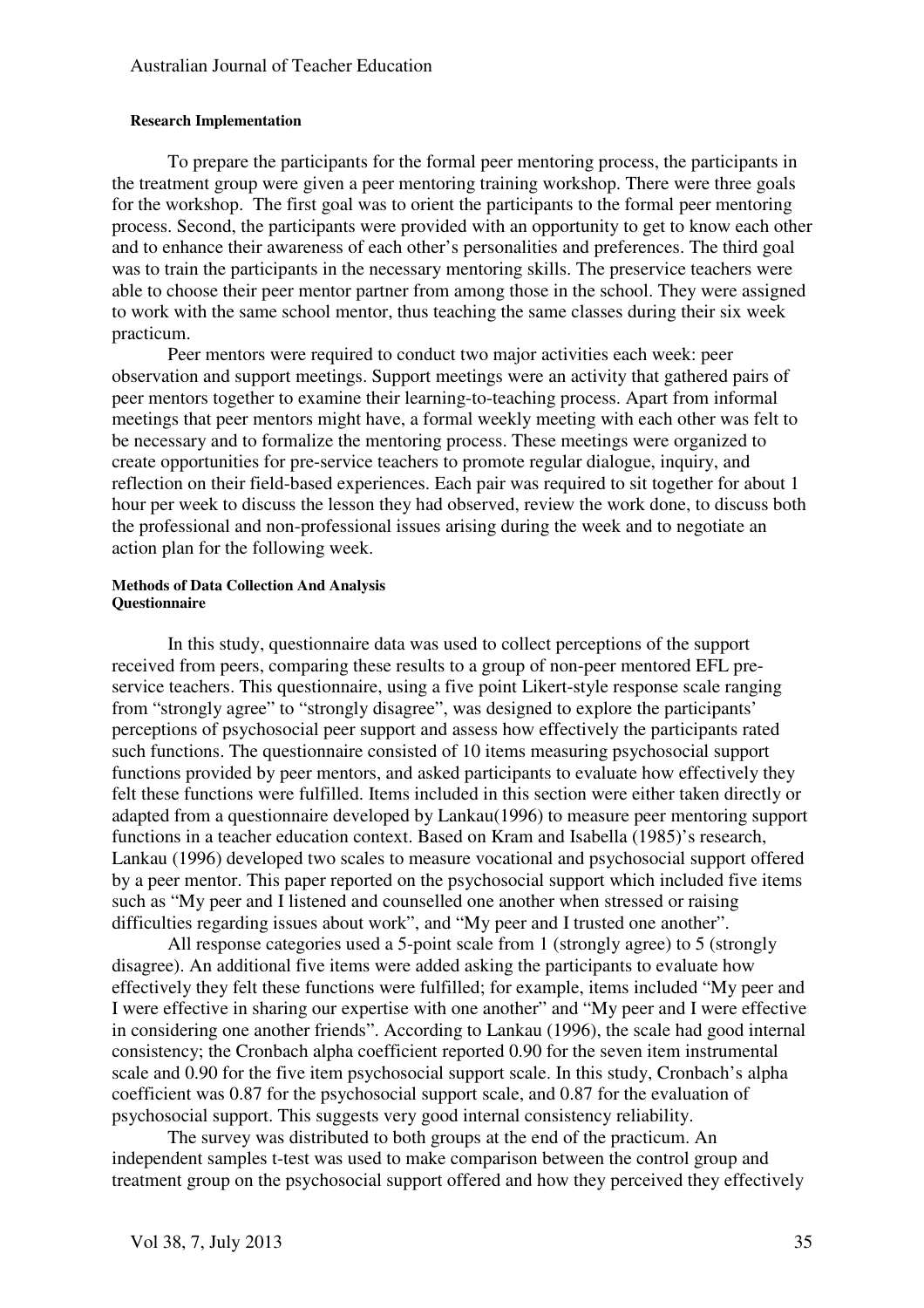performed such support functions in their peer mentoring. Table 1 summarizes the descriptive statistics and the findings from the t-tests. None of the required statistical assumptions for the t-tests were violated. An effect size was calculated to determine the practical significance of the result. According to Cohen (1988), the guidelines for interpreting this value are  $0.01=$ small effect, 0.06=moderate effect, 0.14= large effect.

Data from questionnaires were collected and then entered into SPSS 16.0 for Windows for analysis. Data were entered item-by-item for each participant for the pre- and post-questionnaire items and statistically analysed to test the differences in the participants' perceptions of their peer support. An independent samples t-test was used to make comparison between the control group and treatment group on types of support offered and how they perceived they effectively performed such support functions in their peer mentoring

#### **Focus Group Interview**

In order to compare and contrast the participating group members' perceptions, two post-practicum focus group interviews were convened.The focus group interviews were conducted by the researcher using a semi-structured interview format. The interviews were conducted a week after the participants finished their practicum. All the participants in the treatment group and control group were invited to attend one of six 60-minute focus group interviews after their practicum. The focus group interviews centered around the impact of peer mentoring on their perceived support during the practicum. This section reported on their perceptions towards their peers' psychosocial support during the practicum.

The qualitative data were analysed using content analysis that resulted from the use of the constant comparative method. This method involves a line-by-line analysis of the transcribed text to describe the context in which issues occurred and to identify the themes that emerged. The transcripts of the twelve focus group interviews were analysed inductively, allowing the themes to emerge from the participants' words rather than beginning with a hypothesis or theory that needed to be substantiated. More specifically, a constant comparative analysis method was used that involved unitising, defining and categorising the data, to bring the information together. The qualitative data were then organized according to group categories (treatment group and control group (See Nguyen 2010 for further information).Data collected from both types of participants were compared, and a cross-group analysis was performed to generate new insights about how the data could be organised and to look for patterns. Regarding peer support, two major themes and subthemes from cross group analysis were common between the treatment group and the control group. Their perceptions of peer support fell into the major subtheme: psychosocial support. While the categories within each subtheme for the two groups were similar, the frequency and content in their comments were different.

#### **Findings Findings from Quantitative Data**

It can be seen from the Table 1 that the participants who attended the formal peer mentoring intervention reported significantly more psychosocial support (M=3.33, t=2.79, p=0.007< 0.05) than the participants who did not participate in the intervention (psychosocial support, M=2.92). More specifically, regarding psychosocial support, the results indicated that the participants in the treatment group reported significantly more psychosocial support in terms of listening and counseling, trusting, and considering one another friends than the control group. In terms of other psychosocial support functions such as sharing personal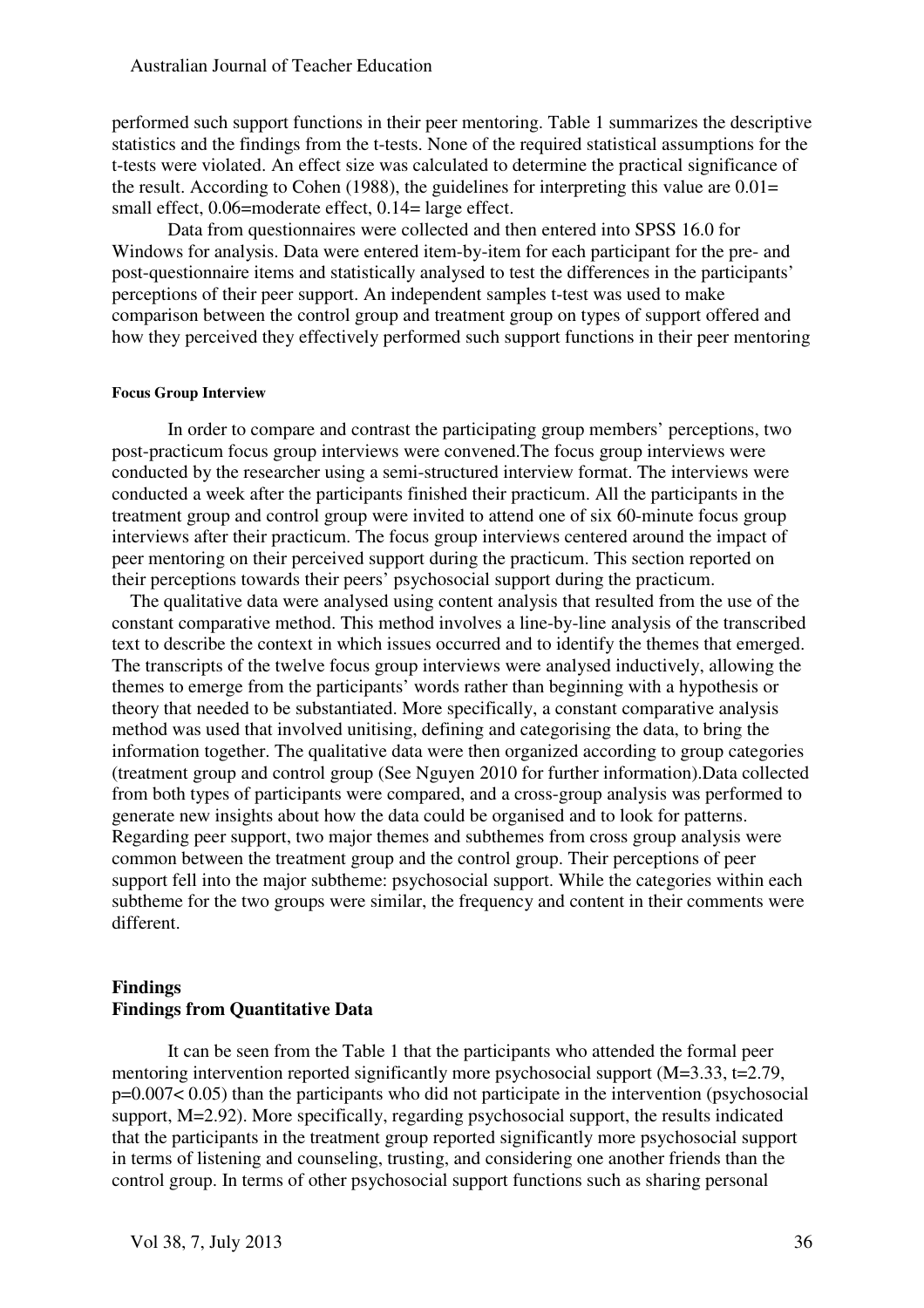concerns and emotional support, although the treatment group perceived they received slightly more support than the control group, the differences in the responses were not significant.

 Regarding their perceptions toward how effectively they fulfilled such support function with their peer(s), the participants reported a similar pattern of findings. The results suggest that the treatment group perceived that they were significantly more effective in performing psychosocial support functions  $(M=3.28, SD=0.61, t=3.52, p=0.001<0.05)$  than the control group (psychosocial support, M=2.77, SD=0.54). The large effect size of 0.19 and 0.16 (see Table 2) indicates the practical significance of the results.

|                                                                                                                               | Group     | N  | Mean t |  | $\mathbf{p}$ | Eta squared |
|-------------------------------------------------------------------------------------------------------------------------------|-----------|----|--------|--|--------------|-------------|
| 1. My peer(s) and I listened and counselled one<br>another-when stressed or racing difficulty<br>regarding issues about work. | Treatment | 32 | 3.31   |  | 3.20 0.002   | 0.13        |
|                                                                                                                               | Control   | 33 | 2.70   |  |              |             |
| 2. My peer(s) and I trusted one another.                                                                                      | Treatment | 32 | 3.38   |  | 2.34 0.022   | 0.07        |
|                                                                                                                               | Control   | 33 | 2.94   |  |              |             |
| 3. My peer(s) and I shared work and personal<br>concerns with each other.                                                     | Treatment | 32 | 3.19   |  | 0.62 0.537   |             |
|                                                                                                                               | Control   | 33 | 3.06   |  |              | 0.00        |
| 4. My peer(s) and I considered one another<br>friends.                                                                        | Treatment | 32 | 3.47   |  | 3.80 0.000   | 0.18        |
|                                                                                                                               | Control   | 33 | 2.94   |  |              |             |
| 5. My peer(s) and I supported one another by<br>being available to listen to each other's ideas,<br>feelings, or problems.    | Treatment | 32 | 3.28   |  | 1.92 0.059   | 0.05        |
|                                                                                                                               | Control   | 33 | 2.94   |  |              |             |
| Psychosocial support (Total 1-5)                                                                                              | Treatment | 32 | 3.33   |  | 2.79 0.007   | 0.10        |
|                                                                                                                               | Control   | 33 | 2.92   |  |              |             |

**Table 1: Treatment and Control Groups' Perceptions Towards the peer Support**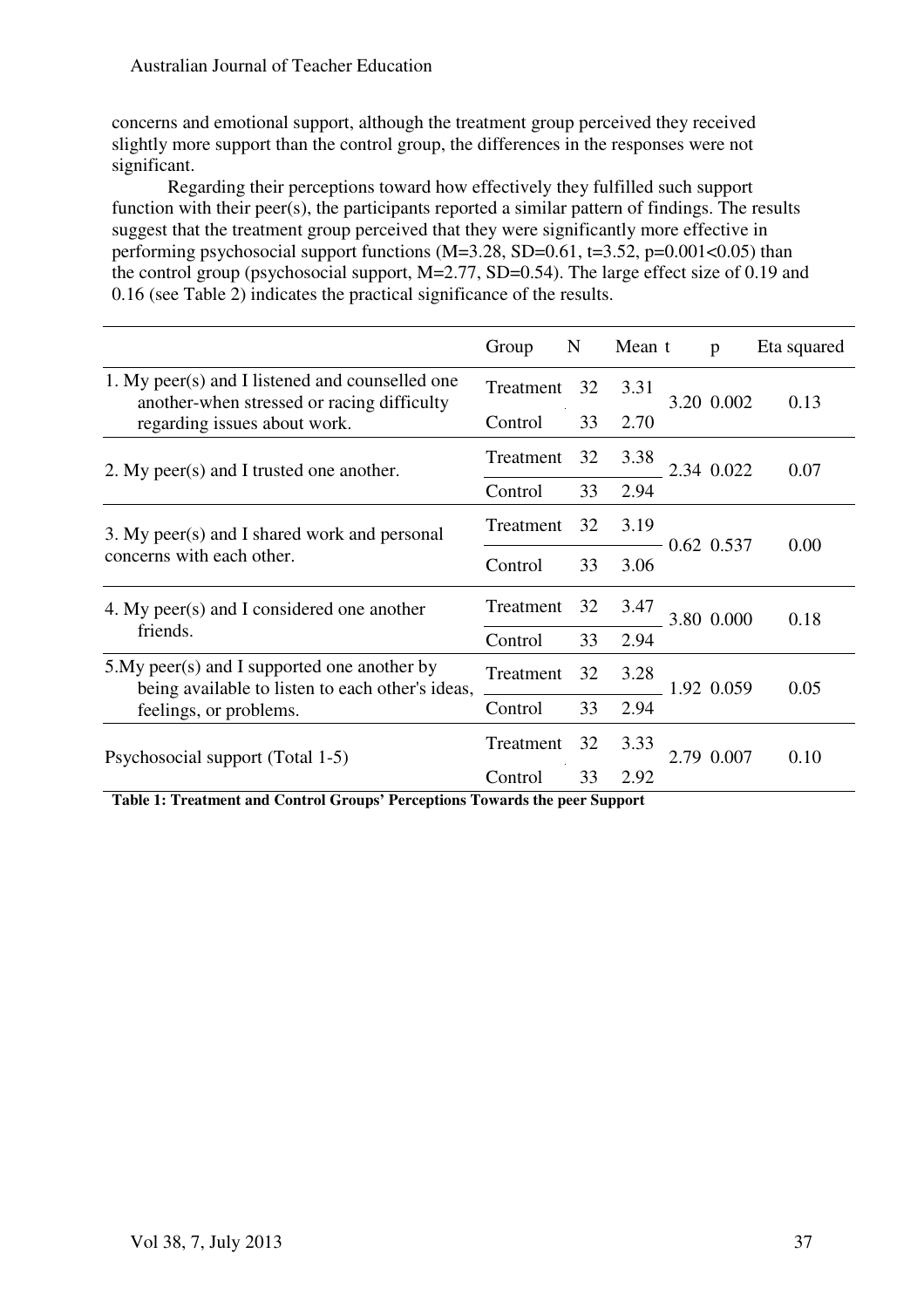|                                                                                                                                                        | Group     |    | N Mean | tt   | pp    | Eta<br>squared |
|--------------------------------------------------------------------------------------------------------------------------------------------------------|-----------|----|--------|------|-------|----------------|
| 6. My peer(s) and I were effective in<br>listening and counselling one another -<br>when stressed or racing difficulty<br>regarding issues about work. | Treatment | 32 | 3.19   |      |       |                |
|                                                                                                                                                        | Control   | 33 | 2.52   | 3.43 | 0.001 | 0.15           |
| 7. My peer(s) and I were effective in<br>trusting one another.                                                                                         | Treatment | 32 | 3.25   | 2.63 | 0.011 | 0.09           |
|                                                                                                                                                        | Control   | 33 | 2.79   |      |       |                |
| 8. My peer(s) and I were effective in<br>sharing work and personal concerns<br>with each other.                                                        | Treatment | 32 | 3.28   | 1.92 | 0.059 | 0.05           |
|                                                                                                                                                        | Control   | 33 | 2.94   |      |       |                |
| 9. My peer(s) and I were effective in<br>considering one another friends.                                                                              | Treatment | 32 | 3.38   | 3.48 | 0.001 | 0.16           |
|                                                                                                                                                        | Control   | 33 | 2.79   |      |       |                |
| 10. My peer(s) and I were effective in<br>supporting one another by being<br>available to listen to each other's ideas,<br>feelings, or problems.      | Treatment | 32 | 3.28   |      | 0.015 | 0.08           |
|                                                                                                                                                        | Control   | 33 | 2.82   | 2.49 |       |                |
| Evaluation of psychosocial support (total 6-<br>10).                                                                                                   | Treatment | 32 | 3.28   |      |       |                |
|                                                                                                                                                        | Control   | 33 | 2.77   | 3.52 | 0.001 | 0.16           |

**Table 2: Treatment and Control Groups' Perceptions Towards the Quality of Peer Support** 

Regarding the perception of how effectively they fulfilled such individual psychosocial support functions with their peer(s), the results were summarised in Table 2. For the listening and counselling (6), results for the independent-sample t-test identified a statistically significant difference between responses of the treatment group (M=3.19) and the control group,  $M=2.52$ ;  $t(63)=3.43$ ;  $p=0.001$  (above 0.05). The magnitude of the difference in the mean (mean difference  $=0.67$ , 95% CI:0.19 to 1.06) was large (eta squared=0.15), supporting the practical significance of these results. A similar pattern of results occurs for some other psychosocial support functions. The participants in the treatment group believed they were significantly more effective than the control group in performing the support functions of listening and counselling, trusting, considering one another friends, and supporting each other by being available for listening their peers' ideas, feeling or problems. The large size effect of eta squared supports the practical significant of the results. It can be seen from Table 2 that there was no significant difference in the perceptions between the two groups toward how effectively they performed the function of sharing personal concern  $(8)$ ,  $t(63)=1.92$ ,  $p=0.059$ , eta squatted  $=0.05$ .

In general, the results indicate that the treatment group reported significantly more psychosocial support from their peer than the control group. In addition, the participants in the treatment group reported that they were significantly more effective in performing such support functions. These views may be attributable to the fact that the participants in the treatment group were committed to the peer mentoring activities and were trained on how to mentor each other, while the control group only were not formally involved in the peer mentoring process.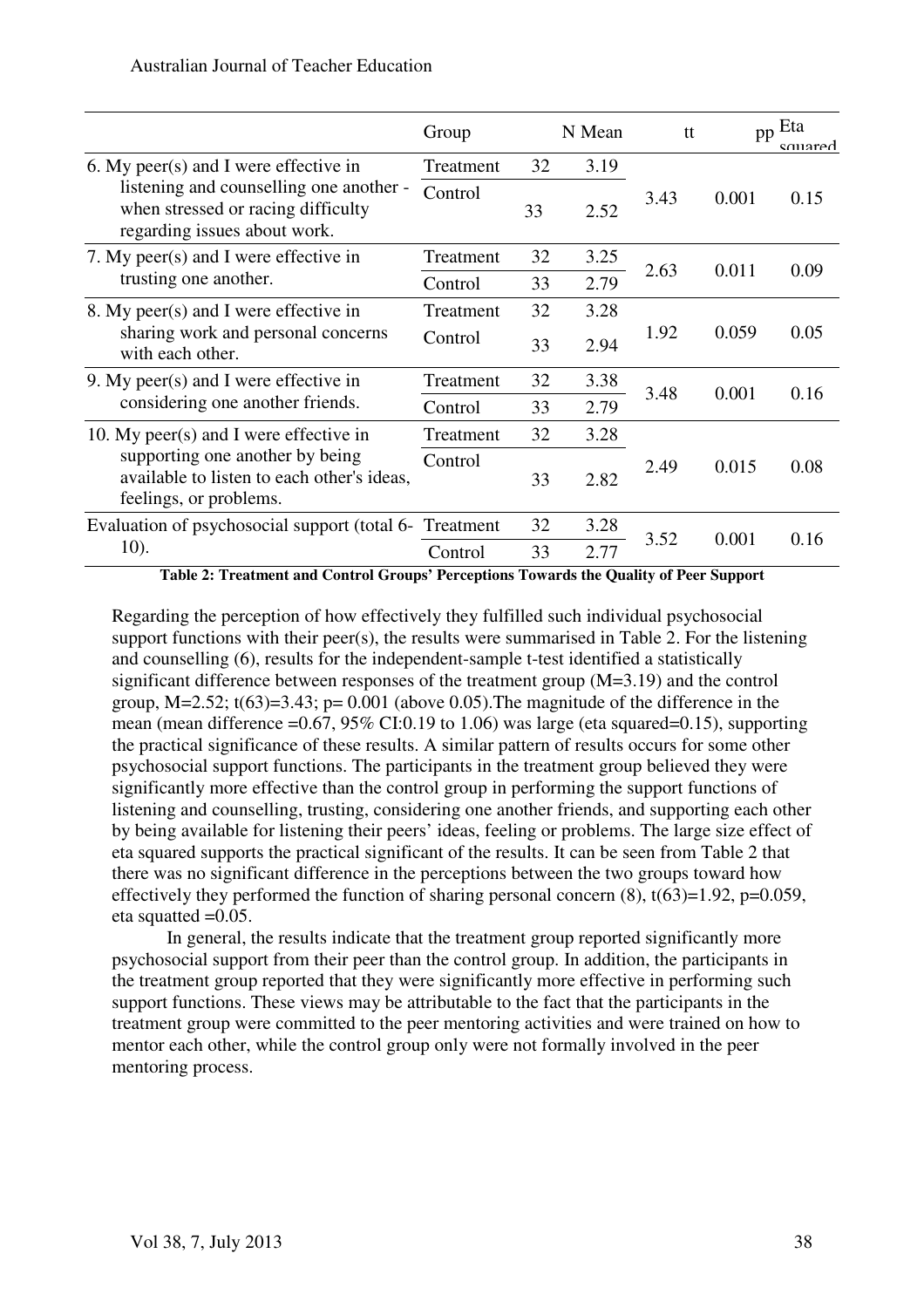#### **Findings From Focus Group Interviews**

With regard to psychosocial support, the core categories that formed this theme were identified as "emotional support", "sharing", "talking", and "befriending". The comparison of findings from the two groups revealed that the pre-service teachers in the treatment groups said they gave their psychosocial support to their peers more frequently than did those in the control group. Except for views on talking, the other three categories had relatively low frequencies of occurrence. More importantly, it was particular obvious during the group interviews that the pre-service teachers' comments highlighted major differences in their perceptions of the degree to which their peers provided psychosocial support. This is described in detail in the following sections.

#### **Emotional Support**

Both groups valued the role of their peers in providing emotional support; however, treatment group members were much more effusive in expressing their feelings than those in the control group. Whereas the pre-service teachers in the treatment groups perceived the role of their peers as providing emotional support through five major categories including "being supportive", "comforting", "encouragement", "caring", and "being a listener", those in the control group perceived emotional support to be limited to "being supportive" and "comforting" only. In addition, there was not much group interaction on this issue in the control group interviews. Responses from the control focus groups were random and not as intense as those in the treatment groups.

#### **Sharing**

The pre-service teachers in the treatment group differed from those in the control group as they had more ideas and made more frequent comments concerning their perceptions of their peers' psychosocial support in terms of sharing. There was not much agreement among the two groups concerning the frequency of their comments in the category of sharing. In addition, most of the pre-service teachers in the treatment groups reported that they frequently shared a lot of things with their peers such as personal experiences, their private lives, problems, stresses, and feelings of happiness in teaching, whereas only a few preservice teachers in the control group claimed that they supported each other by sharing personal problems and feelings after each lesson. The discrepancy in the responses between the two groups highlighted the nature of the peer interaction practiced between the two groups. There was a level of awareness in the treatment group where pre-service teachers tended to support others through sharing all aspects of their lives, more than what occurred in the control groups.

#### **Talking**

Although both groups were outgoing in commenting on the category of talking and recognised that they talked most with their peers during the practicum, there appeared to be little similarity between the types of responses from the two groups. In the sets of comments concerning the reasons for this, the pre-service teachers in the treatment groups mostly cited the reason that they were assigned to work together and it became their daily routine to talk to each other, while those in the control group noted that they talked most with those who were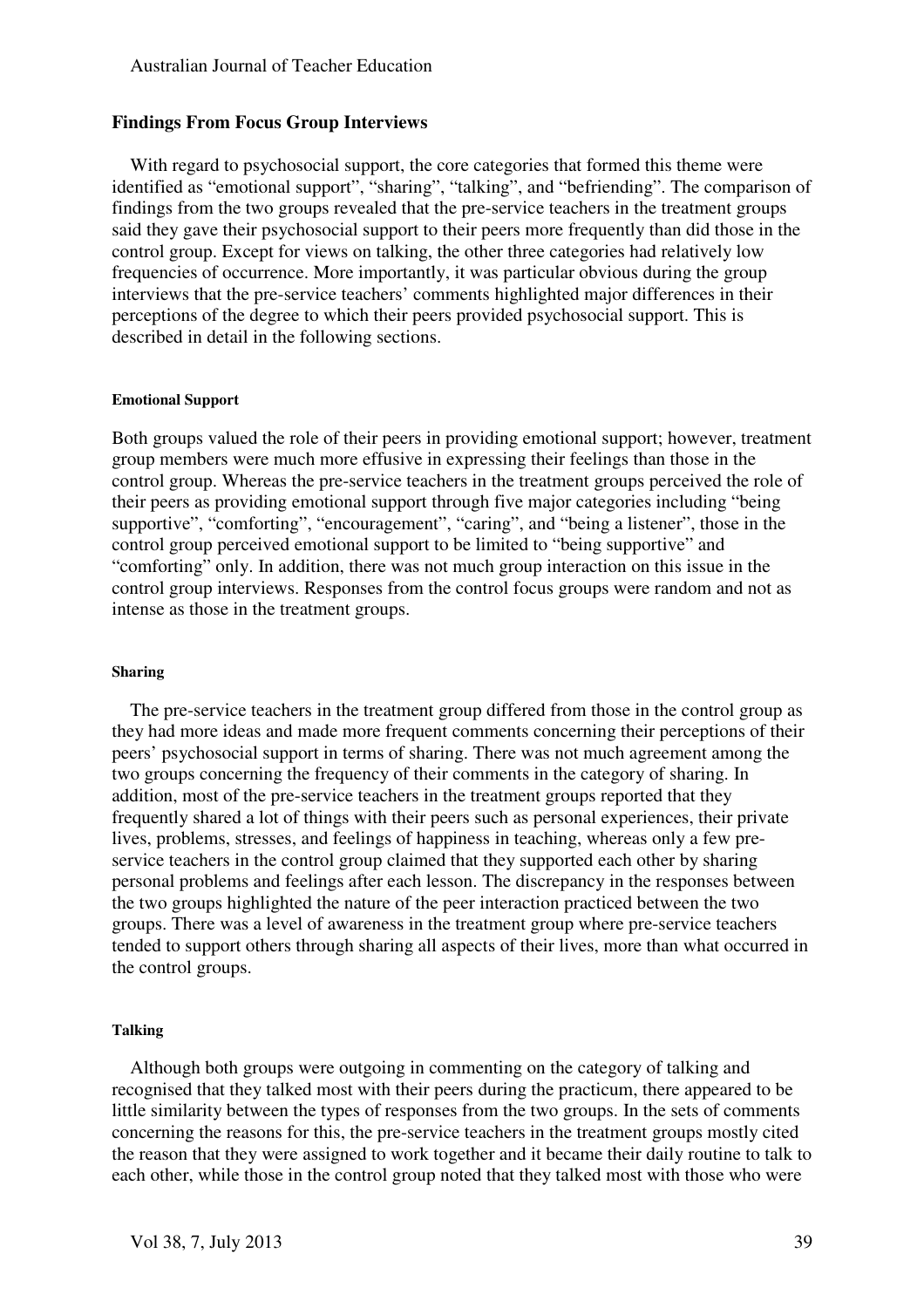in the same class or who worked with same mentors; talk among control group members initiated spontaneously and was less serious. There was agreement among those in the control group that they usually gossiped and spoke about trivial topics with those whom they met frequently and they rarely talked about professional issues. Regarding how this issue was expressed in the focus group interviews, a few responses indicated that they sometimes gossiped with one another, but most of the treatment group's comments were related to how they enjoyed talking with their peers and indicated some major topics which seemed to be more practicum-oriented or about different aspects of life. Yet, most of them did not consider this sort of talk as gossip, but saw it as professional talk or the sharing of personal anecdotes. Additionally, treatment pre-service teachers tended to extend their talk to other members in the group, creating a community, while those in the control group seemed to talk only with those in the same class or who had the same mentors. These findings shed light on the differences between the treatment and control groups in terms of extending their peer relationships. It can be explained by the fact that the treatment group members were given more opportunities to work with one another on professional matters and their talk was naturally derived from this assigned relationship, while there was no requirement or structure which facilitated the participants in the control group working together, thus leading to less professional interaction, and more casual talk.

#### **Befriending**

Regarding the category of befriending, there were prominent differences in their contents and frequency of comments between the two groups as identified from the interview data. The pre-service teachers in the treatment group overwhelmingly commented on how they developed a friendship with their peers during the practicum. On the other hand, only four pre-service teachers in the control group claimed that they started and developed a friendship with their peers. This finding was not surprising due to the dichotomy between peer interaction and the peer working environment of the two groups. These findings pointed to the underlying reasons that may explain the limitations that pre-service teachers in the control group placed on support.

#### **Discussion And Recommendation**

The results indicate that the intervention had impacted on the participants' perceptions toward the amount and quality of their peer psychosocial support. These findings seem to corroborate Kram and Isabella's (1985) theory on the existence of psychosocial support functions in the field of pre-service EFL teacher education as the findings document that this type of support was received from peers in both groups.

In addition, the findings provide further evidence that this type of psychosocial support was perceived to be at a higher level in the formally peer-mentored group than in the nonformally peer mentored group. This research finding parallels the only previous empirical research which fully examined psychosocial supportive functions of peer mentors (Grant-Vallone and Ensher, 2000). However, the current research studied a reciprocal peer mentoring model which tended to be more equal than the peer mentoring model used in Grant-Vallone and Ensher' s (2000) research which paired first year students with more advanced students. Second, the current study is one of the first studies to examine empirically how formally and non-formally peer mentored pre-service EFL teachers perceived the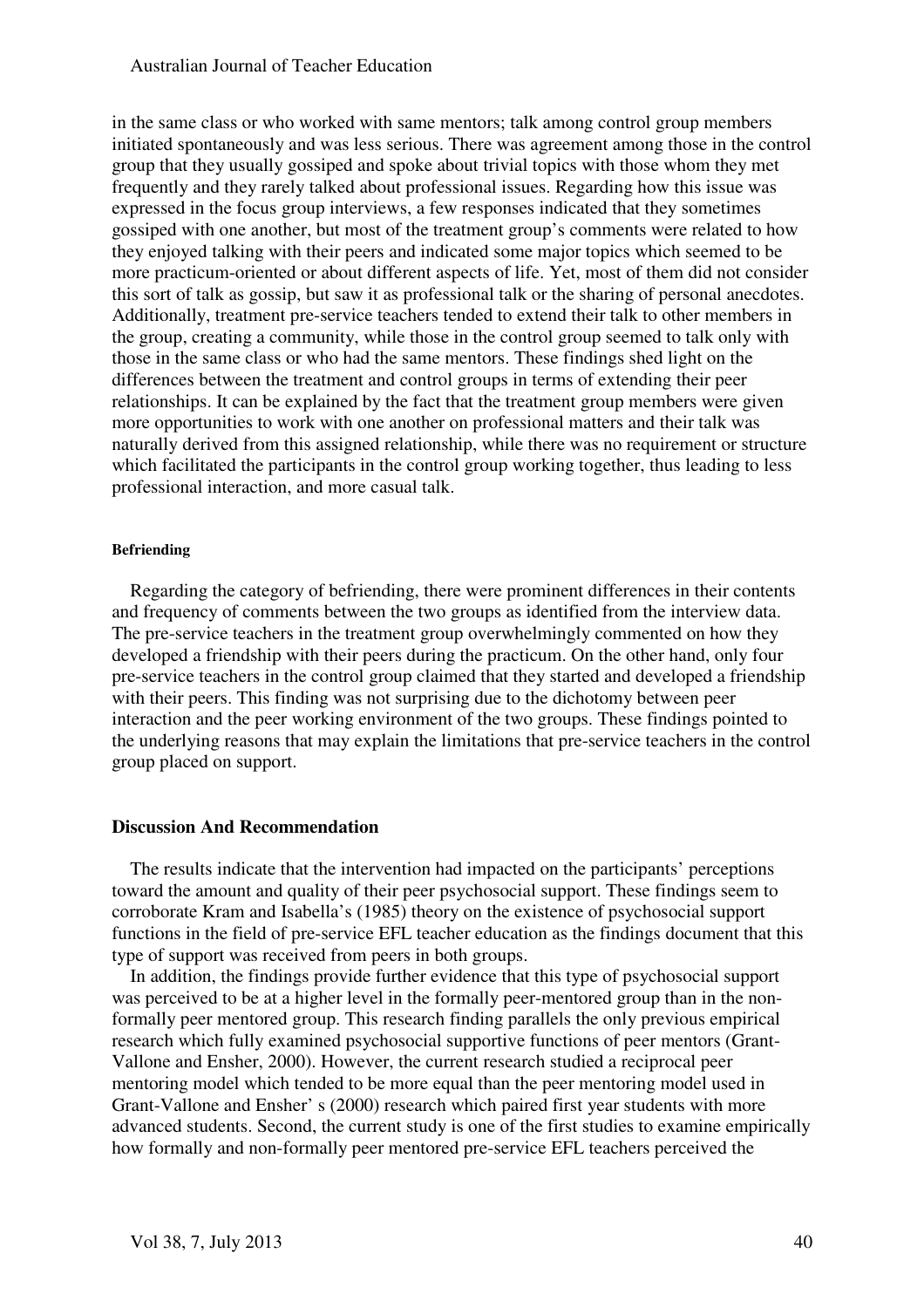psychosocial support received from their peers, while Grant-Vallone and Ensher (2000) studied formally peer mentored graduate students.

Apart from the psychosocial support functions found in Kram and Isabella (1985) in an organisational context, the qualitative data from the current study found that talking was an additional support function. Both groups believed that talking was a source of internal group support. In the context of a practicum where pre-service teachers, as adult learners, had a number of demands placed on them as well as opportunities to meet one another, it is not surprising that they reported that talking with one another helped them to meet their psychosocial needs. In mutual learning contexts like this, talk with peers may provide an additional means of psychosocial support.

Another finding in this investigation is that the nature of talk seems to have been different between the non-formal and the formal group. While the non-formal group's talk was reported to be mainly in the form of gossip, the formal group tended to focus more on professional issues. As such, talk among peers in the formally peer mentored group served as not only a source of support but also as a mirror through which pre-service teachers could view their practice and develop their confidence. This finding supports the notion that creating a friendly and supportive environment where pre-service teachers can work together could provide support mechanism which would allow them to express themselves without fear of being judged. This finding is aligned with Miller's(2008) recommendation on the potential value of creating a context in which pre-service teachers can learn from and support each other while engaged in talk.

The study supports and extends the arguments of other researchers (Forbes, 2004b; Goodnough, et al., 2009; Le Cornu, 2008) by showing that working with peers enabled preservice teachers to provide each other with psychosocial support. The importance of peer support in practicum has been increasingly recognised in the literature. However, few formal structures have made use of peers as a valuable source of such support for each other (Valencia, Martin, Place, & Grossman, 2009). The results of this study provide ample empirical support for the notion that participation in formal peer mentoring has an effect on the participants' perceptions of the psychosocial support they received from their peers during the practicum. In other words, it supports the argument that peer mentoring should be a formal support mechanism embedded within the practicum experience.

The findings from this study have several important implications for pre-service teacher education in general and pre-service EFL teachers in particular. They suggest that the integration of a formal peer mentoring program can have an impact on the psychosocial support they received from their peers. It is recommended that there be the provision of consistent opportunities and a well-organised structure for pre-service teachers to allow them to work collaboratively with each other, and that this could develop more mutual support.

Generally, most pre-service teachers feel stressed when facing with the realities of teaching and find it difficult to handle the situation in classroom teaching. The findings provided by this study may be used as a catalyst for restructuring the TESOL practicum to provide preservice EFL teachers with more support through a formal peer mentoring process. Giving this dearth of empirical studies on peer mentoring for EFL teachers and the need for effective implementation of these approaches, in this paper I argue that if preservice teachers were involved in a well-structured scheme in which they could mentor each other, it would provide them with extra support from critical friends. This type of support is critical in enhancing preservice EFL teachers' positive experiences at their practicum school.

The exploration shows that there is potential for further development of this peer mentoring– at both the practical and theoretical levels –in other contexts. Although Vietnam was chosen as the site for this research, the findings from research in this paper can be replicated and applied in other Asian contexts as the diversity of problems facing Vietnam's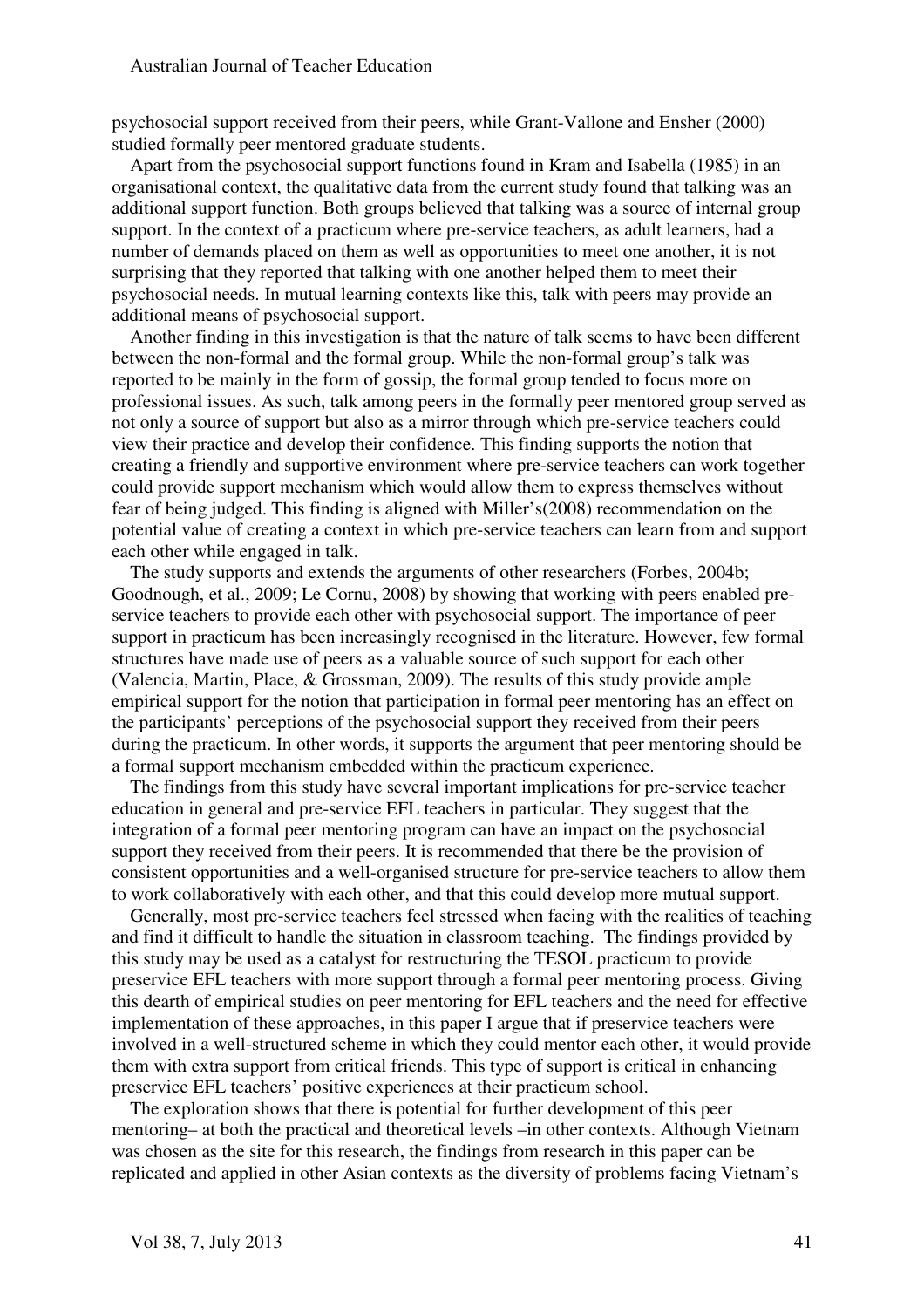teacher education in general and teacher mentoring in particular resonate with common educational problems in the Asia-Pacific region.

Although this study succeeded in demonstrating the positive impact of a formal peer mentoring intervention on preservice teachers' psychosocial support, it involved only one group of pre-service EFL teachers in a specific context in Vietnam. The participants in this research were not representative of the population as a whole. As this was a small, purposeful sample, it is difficult to make inferences from these findings to the whole population. In other words, for the findings to gain generalisability, the study needs to be replicated and evaluated in other contexts. There is now growing evidence to suggest that mentoring/peer mentoring which is strongly embedded in the Western cultures should be further studied and understood in Asian contexts which have different values and assumptions about practices of teaching. This study suggested further studies into the impact of this peer mentoring intervention on other aspects of the preservice teachers' learning to teach process during the practicum in other contexts.

# **References**

- Anderson, N. A., Barksdale, M. A., & Hite, C. E. (2005). Preservice teachers' observations of cooperating teachers and peers while participating in an early field experience. *Teacher Education Quarterly, 32*(4), 97-117.
- Brannan, D., & Bleistein, T. (2012). Novice ESOL teachers' perceptions of social support networks. *TESOL Quarterly, 46*(3), 519-541. doi: 10.1002/tesq.40
- Bullough, J. R. V., Young, J., Birrell, J. R., Cecil Clark, D., Winston Egan, M., Erickson, L., . . . Welling, M. (2003). Teaching with a peer: A comparison of two models of student teaching. *Teaching and Teacher Education, 19*(1), 57-73.
- Campbell-Evans, G., & Maloney, C. (1997). An alternative practicum curriculum exploring roles and relationship. *Asia - Pacific Journal of Teacher Education, 25*(1), 35-52.
- Capel, S. A. (1997). Changes in students' anxieties and concerns after their first and second teaching practices. *Educational Research, 39*(2), 211-228. doi: 10.1080/0013188970390208
- Cohen, J. (1988). *Statistical power analysis for the behavioural sciences*. Hillsdale, NJ: Erlbaum.
- Cruickshank, K., & Westbrook, R. (2013). Local and global conflicting perspectives? The place of overseas practicum in preservice teacher education. *Asia-Pacific Journal of Teacher Education, 41*(1), 55-68. doi: 10.1080/1359866x.2012.753989
- Dang, T. K. A. (2013). Identity in activity: Examining teacher professional identity formation in the paired-placement of student teachers. *Teaching and Teacher Education, 30*(0), 47-59. doi: http://dx.doi.org/10.1016/j.tate.2012.10.006
- Farrell, T. S. C. (2001). English language teacher socialisation during the practicum. *Prospect, 16*(1), 49-62.
- Farrell, T. S. C. (2007). Failing the practicum: Narrowing the gap between expectations and reality with reflective practice. *TESOL Quarterly, 41*(1), 193-201. doi: 10.2307/40264340
- Farrell, T. S. C. (2008). `Here's the book, go teach the class': ELT practicum support. *RELC Journal, 39*(2), 226-241. doi: 10.1177/0033688208092186
- Forbes, C. T. (2004a). Peer mentoring in the development of beginning secondary science teachers: Three case studies. *Mentoring and Tutoring, 12*(2), 219-239.
- Forbes, C. T. (2004b). *Peer mentoring: Shared experiences help new teachers succeed.* Paper presented at the STEMTEC Teacher Preparation PI Conference, Washington, DC.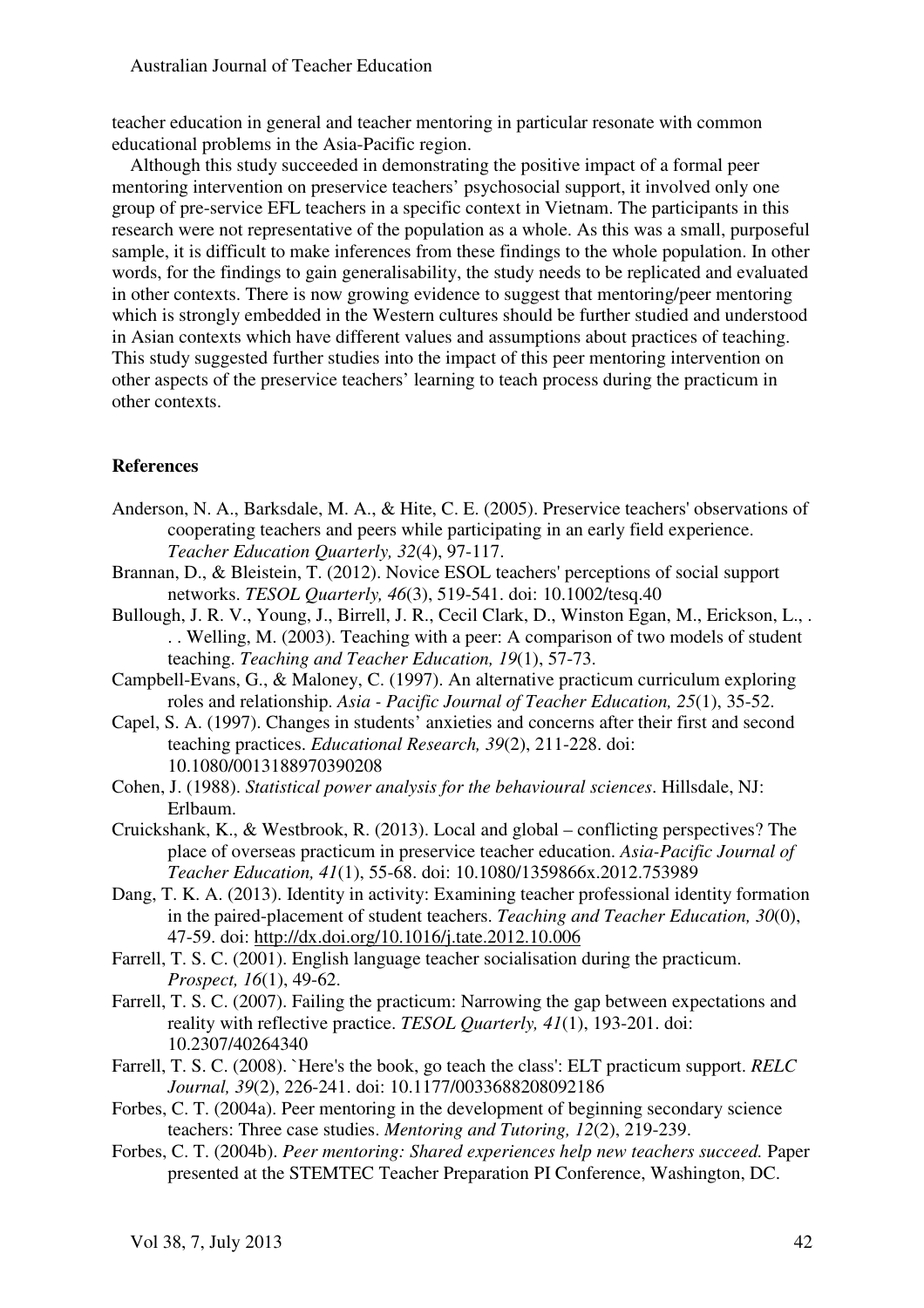- Goodnough, K., Osmond, P., Dibbon, D., Glassman, M., & Stevens, K. (2009). Exploring a triad model of student teaching: Pre-service teacher and cooperating teacher perceptions. *Teaching and Teacher Education, 25*(2), 285-296. doi: http://dx.doi.org/10.1016/j.tate.2008.10.003
- Grant-Vallone, E. J., & Ensher, E. A. (2000). Effects of peer mentoring on types of mentor support, program satisfaction and graduate student stress: A dyadic perspective. *Journal of College Student Development, 41*(6), 637-642.
- Harnish, D., & Wild, L. A. (1993). Peer mentoring in higher education: A professional development strategy for faculty *Community College Journal of Research and Practice, 17*(3), 271-282. doi: 10.1080/0361697930170307
- Hawkey, K. (1995). Learning from Peers: The experience of student teachers in school-based teacher education. *Journal of Teacher Education, 46*(3), 175-183. doi: 10.1177/0022487195046003003
- Heidorn, B., Jenkins, D. B., Harvey, R., & Mosier, B. (2011). *The effectiveness of using paired placements for student teaching* Paper presented at the The annual meeting of the National Association for Physical Education/American Association for Health, Physicak Education, Recreation, and Dance, San Diego, CA.
- Hudson, P. (2004). *Mentoring for effective primary science teaching.* PHD, Queensland University of Technology, Brisbane, Australia
- Hudson, P., Nguyen, T. M. H., & Hudson, S. (2008). *Challenges pre-service EFL teachers face as they enter practicum*. Paper presented at the Asia TEFL conference, Bali,Indonesia .
- Kram, K. E., & Isabella, L. A. (1985). Mentoring alternatives: The role of peer relationships in career development. *The Academy of Management Journal, 28*(1), 110-132. doi: 10.2307/256064
- Kurtts, S. A., & Levin, B. B. (2000). Using peer coaching with preservice teachers to develop reflective practice and collegial support. *Teacher Education, 11*(3), 297-310.
- Laker, A., Laker, J. C., & Lea, S. (2008). Sources of support for pre-service teachers during school experience. *Mentoring & Tutoring: Partnership in Learning, 16*(2), 125-140. doi: 10.1080/13611260801916234
- Lankau, M. J. (1996). *An examination of mentoring, peer developmental relationships, and team participation as sources of learning in an organization.* Ph.D., University of Miami, Florida, USA. Retrieved from http://proquest.umi.com/pqdweb?did=739602201&Fmt=7&clientId=16532&RQT=30 9&VName=PQD
- Le Cornu, R. (2007). *Learning circles in the practicum: An initiative in peer mentoring.* Paper presented at the 2007 ATEA Conference "Quality in Teacher Education: Considering Different Perspectives and Agendas". The University of Wollongon, NSW.
- Le Cornu, R. (2008). *The changing role of the 'student teacher' in professional experience*. Paper presented at the Australian Association for Research in Education conference 2008, Brisbane, Australia
- Machado, J. M., & Meyer-Botnarescue, H. (2005). *Student teaching: Early childhood practicum guide* (5th ed.). NY: Thomson Delmar Learning
- Maloney, C., & Campbell-Evans, G. (1998). *Towards a collaborative teaching model for field experience.* Paper presented at the Annual Conference of the Australian Association for Research in Education, Adelaide.
- Mann, S., & Tang, E. H. H. (2012). The role of mentoring in supporting novice English language teachers in Hong Kong. *TESOL Quarterly, 46*(3), 472-495. doi: 10.1002/tesq.38